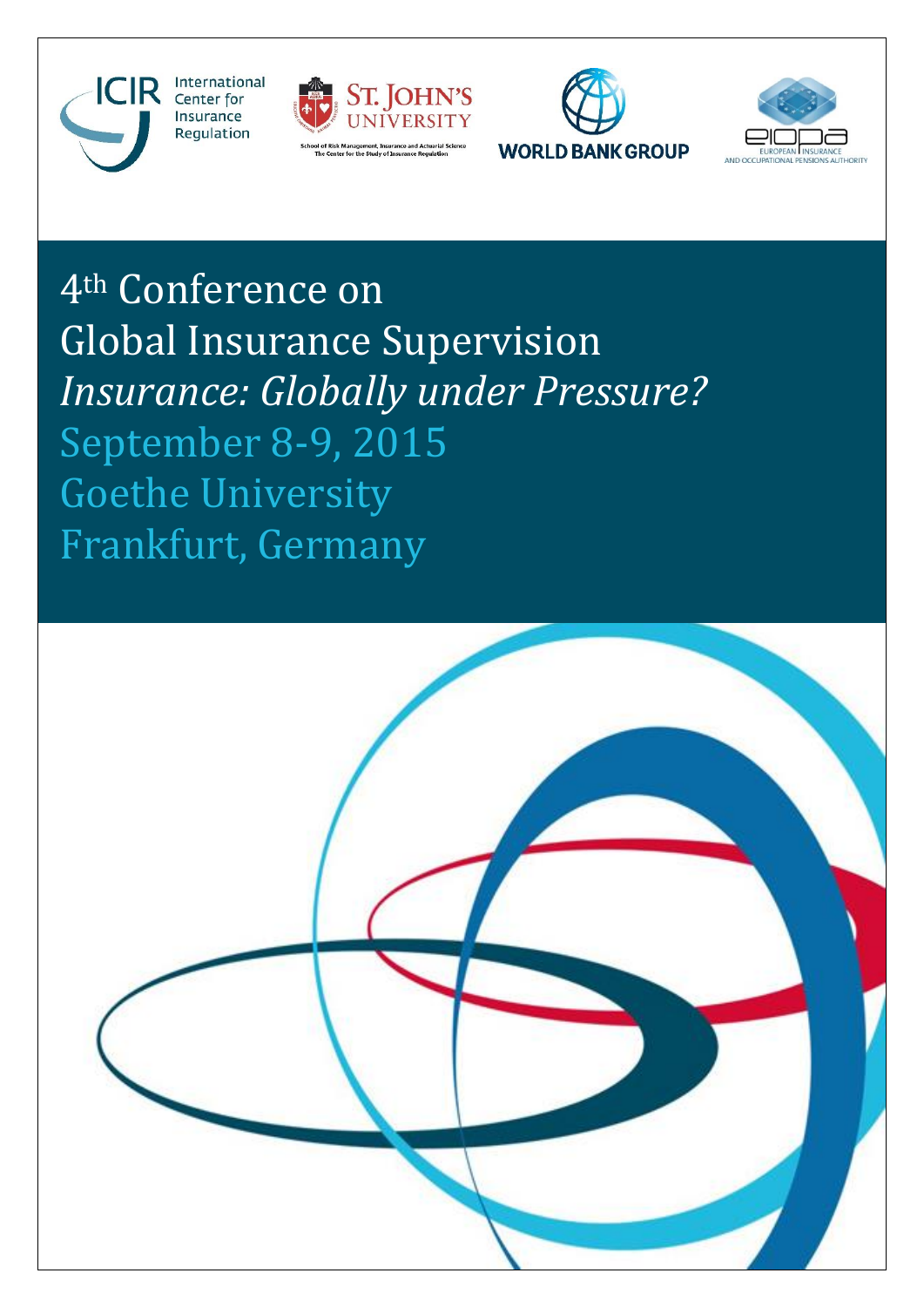

### ABOUT THE CONFERENCE

Top representatives from major (re)insurance groups, regulators and supervisors from around the globe and renowned academics gather early September every year in Frankfurt to debate the "hot topics" of international insurance supervision, focusing on global trends in risk-based supervision and the upcoming challenges in the implementation of global standards. This year's GIS conference organizers are pleased to invite you to join and discuss regulatory aspects of achieving financial stability with a view of the insurance industry's resilience and the development of the international capital standard for insurance. In addition, a dedicated consumer session will focus on the latest approaches to risk-based & proactive supervision of conduct risks in the insurance sector as well as to product governance and oversight.

The International Center for Insurance Regulation (ICIR), the European Insurance and Occupational Pensions Authority (EIOPA), St. John's University's Center for the Study of Insurance Regulation and the World Bank are glad to invite you to this year's Conference on Global Insurance Supervision, which will take place for the fourth time in the "regulatory capital" in Frankfurt/Main, Germany.

The GIS conference is expected to attract over 100 attendees from all corners of the world for one and a half days of presentations, panel debates, break-out sessions and networking opportunities. The GIS conference provides a unique platform for the exchange of ideas and for discussions among supervisors, industry leaders and academics on strategic regulatory issues relevant for the insurance sector.

We are confident that the 2015 conference will build on the success of previous years and foster shaping a truly convergent global insurance regulatory framework.

[EIOPA,](https://eiopa.europa.eu/) [ICIR,](http://www.icir.de/) [St John's University](http://www.stjohns.edu/academics/schools-and-colleges/peter-j-tobin-college-business/center-study-insurance-regulation) and the [World](http://www.worldbank.org/) Bank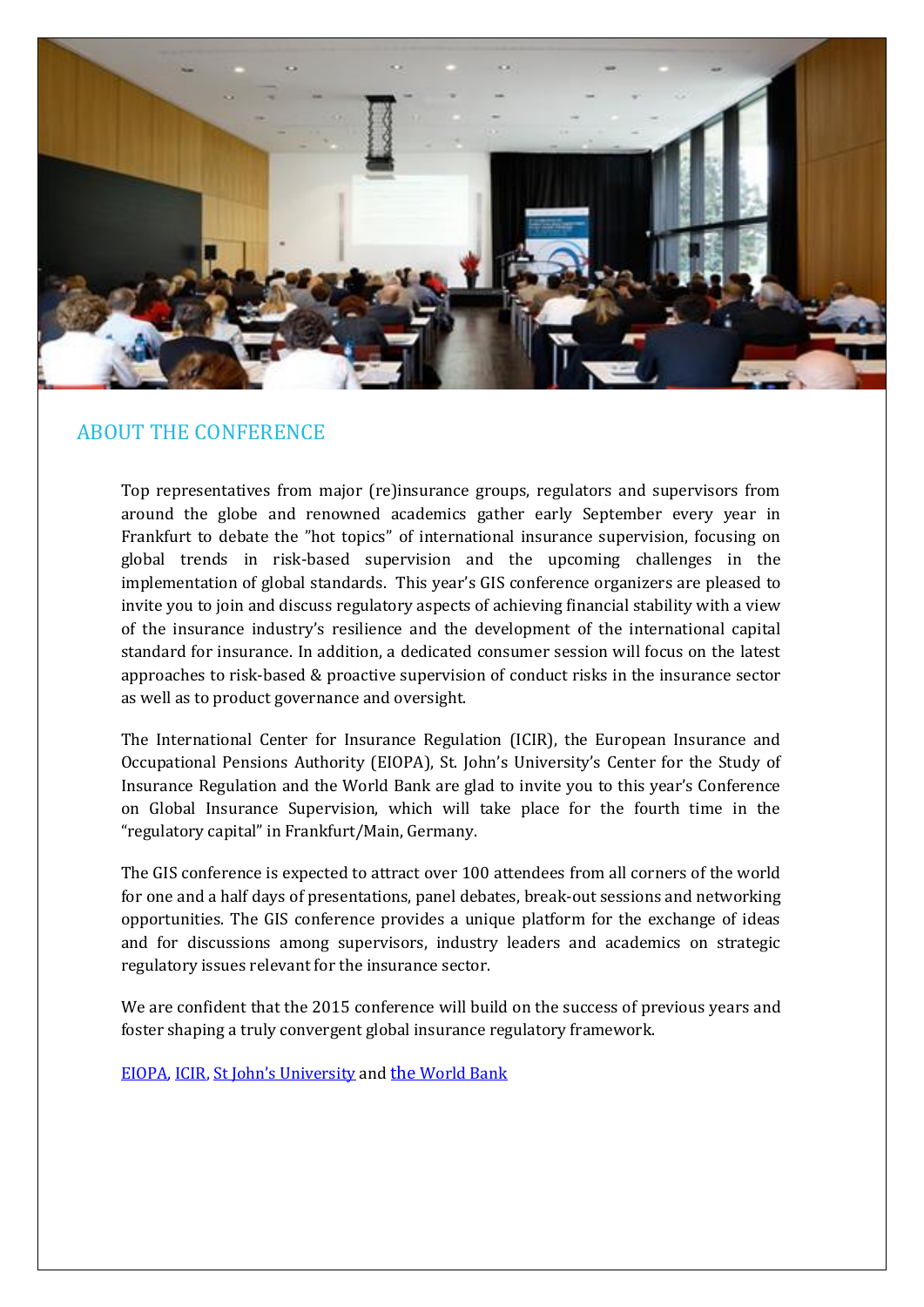

#### **CONFERENCE PROGRAM**

# **TUESDAY, 8 SEPTEMBER 2015 Moderation: Carlos Montalvo** (EIOPA) Registration 09:00-09:30 **Welcome Address** 09:30-09:45 **Helmut Gründl,** Managing Director, International Center for Insurance Regulation (ICIR), Goethe University Frankfurt **Insurance Supervision in a Global Macroeconomic Context: The Academic Perspective 2001 20:45 20:45 20:45 20:45 20:45 20:45 20:45 20:45 20:45 20:45 20:45 20:45 20:45 20:45 20:45 20:45 20:45 20:45 20:45 20:45 20:45 20:45 20:45 20:45 20:45 20:45 20:45 20:45 20:45 20:45 20:45 20:45** Academic Presentations **Volker Wieland**, Endowed Chair for Monetary Economics at Goethe University Frankfurt and Member of the German Council of Economic Experts **W. Jean Kwon**, E.A.G. Manton Chair Professor and Director, the Center for the Study of Insurance Regulation (CSIR) of the School of Risk Management, St. John's University, New York Break 10:45-11:15 **Financial Stability - Recovery and Resolution: The Industry View 11:15-12:15** Presentations and Open Discussion **Christian Thimann**, Member of the Executive Committee, AXA Group **John H Fitzpatrick,** Risk and Capital Committee Chair and Audit Committee Member American International Group, Inc Lunch 12:15-13:15 **Financial Stability – Recovery and Resolution: The Regulator's View** 13:15-14:30 Panel Discussion **Moderation: Gabriel Bernardino**, Chair of the European Insurance and Occupational Pensions Authority **Elke König,** Chair of the Single Resolution Board **Thomas Sullivan**, Associate Director, Federal Reserve Board

**Patrick Montagner**, Chair of the FSB Cross-border Crisis Management Group for insurers

Break 14:30-15:00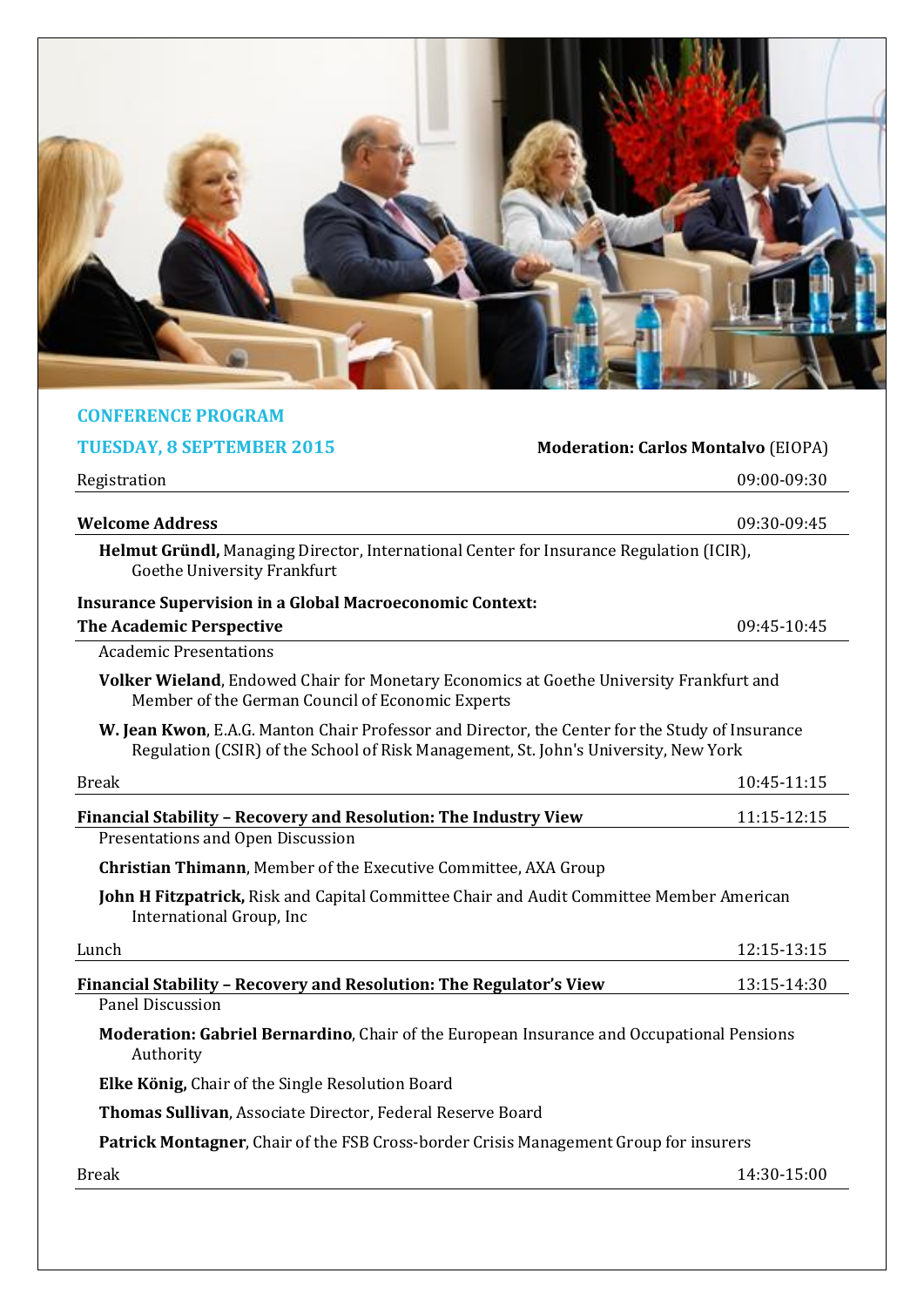

## **Break-Out Sessions: From Regulation towards Supervision – How Will It Work in Practice?** 15:00-16:15 Participants will be split into four groups, comprising supervisors and insurance executives and discuss the following topics:

- Group supervision/exchange of information & functioning of colleges **Romain Paserot**, Director of International Affairs, ACPR
- How could a modern international ORSA look like? (Enterprise Risk Management Report, latest trends and developments) **Jim Wrynn,** Managing Director, Vice-Chairman Strategic Advisory (US), Guy Carpenter & Company, LLC
- Effectively implementing risk-based supervision Practical examples: **Serap Gonulal**, Lead Insurance Specialist, Non-Bank Financial Institutions, Finance & Markets Global Practice, the World Bank Group
- Governance in insurance groups Still a lot to do? **Daniela Weber-Rey**, Chief Governance Officer, Deutsche Bank

| Break                                                                                     | 16:15-16:45 |
|-------------------------------------------------------------------------------------------|-------------|
| <b>Outcome of Break-Out Sessions</b>                                                      | 16:45-18:15 |
| Joint session: Each group presents its discussion results. Further discussion is welcome. |             |
| Get-Together-Dinner                                                                       | 19:30-22:00 |

Dinner Speech by Gabriel Bernardino, Chairperson, EIOPA

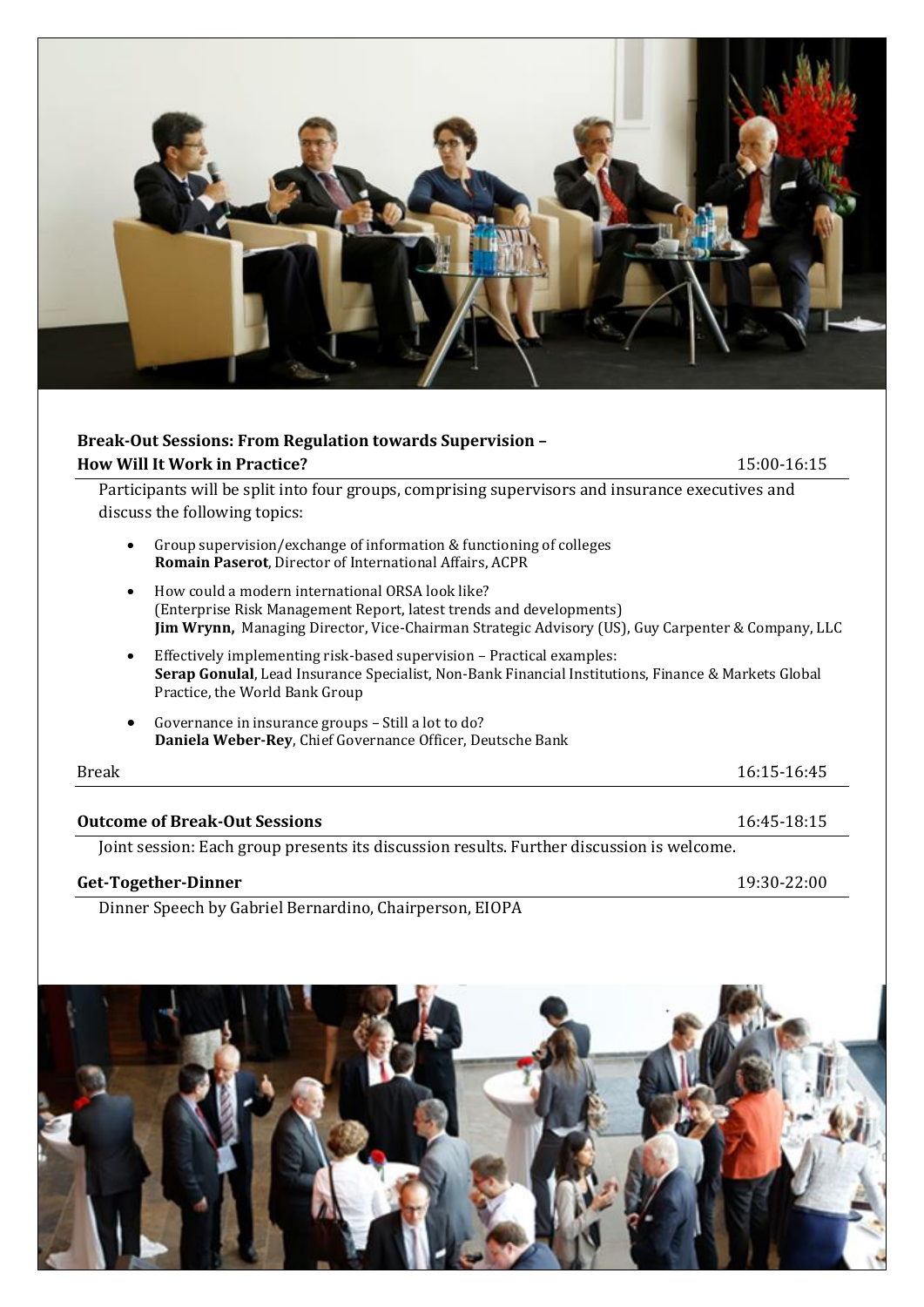

| <b>CONFERENCE PROGRAM</b>                                                                                                      |                                           |
|--------------------------------------------------------------------------------------------------------------------------------|-------------------------------------------|
| <b>WEDNESDAY, 9 SEPTEMBER 2015</b>                                                                                             | <b>Moderation: Karel Van Hulle (ICIR)</b> |
| <b>Valuation: 'True and Fair View' under Pressure?</b>                                                                         | 09:00-09:30                               |
| <b>Academic Presentation</b>                                                                                                   |                                           |
| <b>Helmut Gründl,</b> Managing Director, International Center for Insurance Regulation (ICIR),<br>Goethe University, Frankfurt |                                           |
| Key issues and challenges for a global capital standard                                                                        | 09:30-10:00                               |
| Keynote speech                                                                                                                 |                                           |
| <b>Masamichi Kono, Vice Minister for International Affairs, Financial Services Agency, Japan (JFSA)</b>                        |                                           |
| International Capital Standards - Are we there yet?                                                                            | 10:00-11:15                               |
| <b>Panel Discussion</b>                                                                                                        |                                           |
| <b>Moderation: Alison Harwood, Global Practice Manager, Finance &amp; Markets, World Bank</b>                                  |                                           |
| <b>Pauline de Chatillon, Executive Director, Ernst &amp; Young GmbH</b>                                                        |                                           |
| Nina Arquint, Head Group Qualitative Risk Management, Swiss Reinsurance Company Ltd                                            |                                           |
| <b>Christina Urias, Managing Director, International Insurance Regulatory Affairs, NAIC</b>                                    |                                           |
| Zhao Yulong, Deputy Head, Finance & Accounting/ Solvency Regulation Department,<br>China Insurance Regulatory Commission       |                                           |
| <b>Break</b>                                                                                                                   | 11:15-11:45                               |
|                                                                                                                                |                                           |
| Consumer Protection: Risk-based & Proactive Approach for Conduct Risks in Insurance –                                          |                                           |
| Where are we heading to?                                                                                                       | 11:45-13:00                               |
| Panel Discussion                                                                                                               |                                           |

**Moderation: Michael Consedine**, SVP and Executive Director of Government Affairs for Transamerica

**Manuela Zweimueller**, Head of Regulations, EIOPA

**Tetsuya Taniguchi**, General Manager, Government Relations Department, The Dai-ichi Life Insurance Company

**Ole-Jørgen Karlsen**, Head of Section, Licensing and Crisis Management of the Banking and Insurance Department, Finanstilsynet

**Mick McAteer**, Director, The Financial Inclusion Center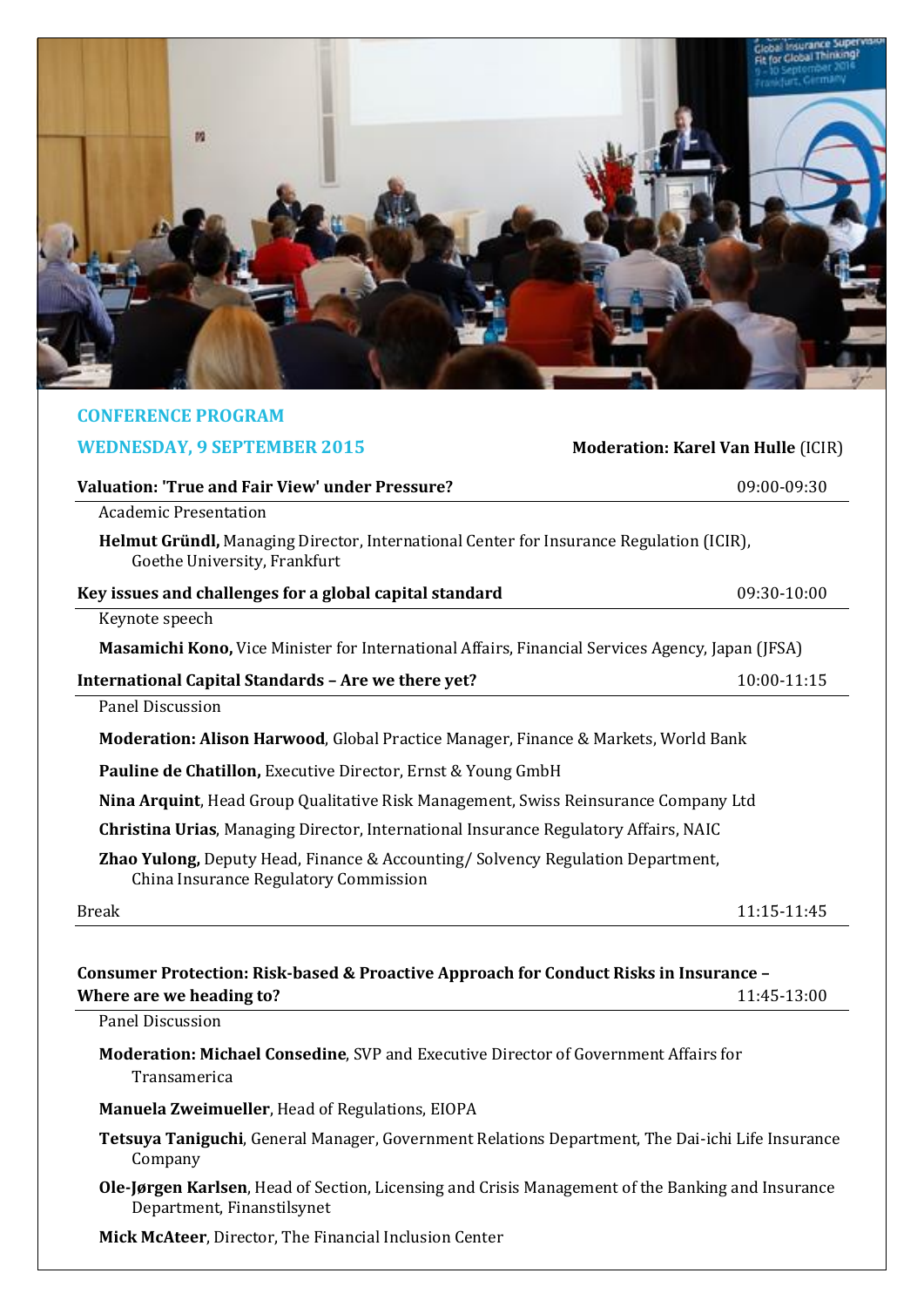### **ORGANIZATIONAL INFORMATION**

| Date:                       | September 8 - 9, 2015                                                                                                                                                                                                                                                  |
|-----------------------------|------------------------------------------------------------------------------------------------------------------------------------------------------------------------------------------------------------------------------------------------------------------------|
| Location:                   | Goethe University<br><b>Campus Westend</b><br>Theodor-W.-Adorno Platz 3<br>60629 Frankfurt am Main<br>Germany<br>Room: Casino Anbau Saal West (next to the <b>House of Finance</b> )                                                                                   |
| <b>Social event:</b>        | On the first conference day we will have a Get-Together-<br>Dinner at the Villa Leonhardi restaurant.                                                                                                                                                                  |
| <b>Conference language:</b> | English                                                                                                                                                                                                                                                                |
| <b>Event capacity:</b>      | Please note that seating capacity for this event is limited.<br>To ensure a fair representation of views, the organizers<br>reserve the right to restrict the number of participants from<br>authorities or institutions to ensure an overall balanced<br>composition. |
| <b>Privacy policy:</b>      | A list including the name and institution of the participants<br>will be handed out during the event. Thank you for informing<br>us if you do not wish to appear in the delegates' list.                                                                               |
| <b>Registration:</b>        | Please use the following link: <b>GIS Conference 2015</b> in order<br>to register for the conference. Deadline for registration is<br>August 14, 2015.                                                                                                                 |
| <b>Conference fee:</b>      | 700 EUR for industry participants. Industry professionals will<br>be sent an invoice for the conference fee after registration and<br>are kindly asked to pay the amount of 700 EUR via bank<br>transfer before August 21, 2015.                                       |
| <b>Cancellation policy:</b> | Full refund if cancelled before August 14, after that a refund is<br>not possible; however, attendance is transferable.                                                                                                                                                |
| <b>Accommodation:</b>       | A list of hotels in the city can be found on the <b>ICIR</b> and <b>EIOPA</b><br>websites.                                                                                                                                                                             |
| <b>Public transport:</b>    | Please find directions to the venue here or see the map below.                                                                                                                                                                                                         |
| Contact:                    | International Center for Insurance Regulation (ICIR)<br>Ms. Irina Gemmo<br>Goethe University<br><b>Campus Westend</b><br>Theodor-W.-Adorno Platz 3<br>60629 Frankfurt am Main<br>E: icir@finance.uni-frankfurt.de                                                      |